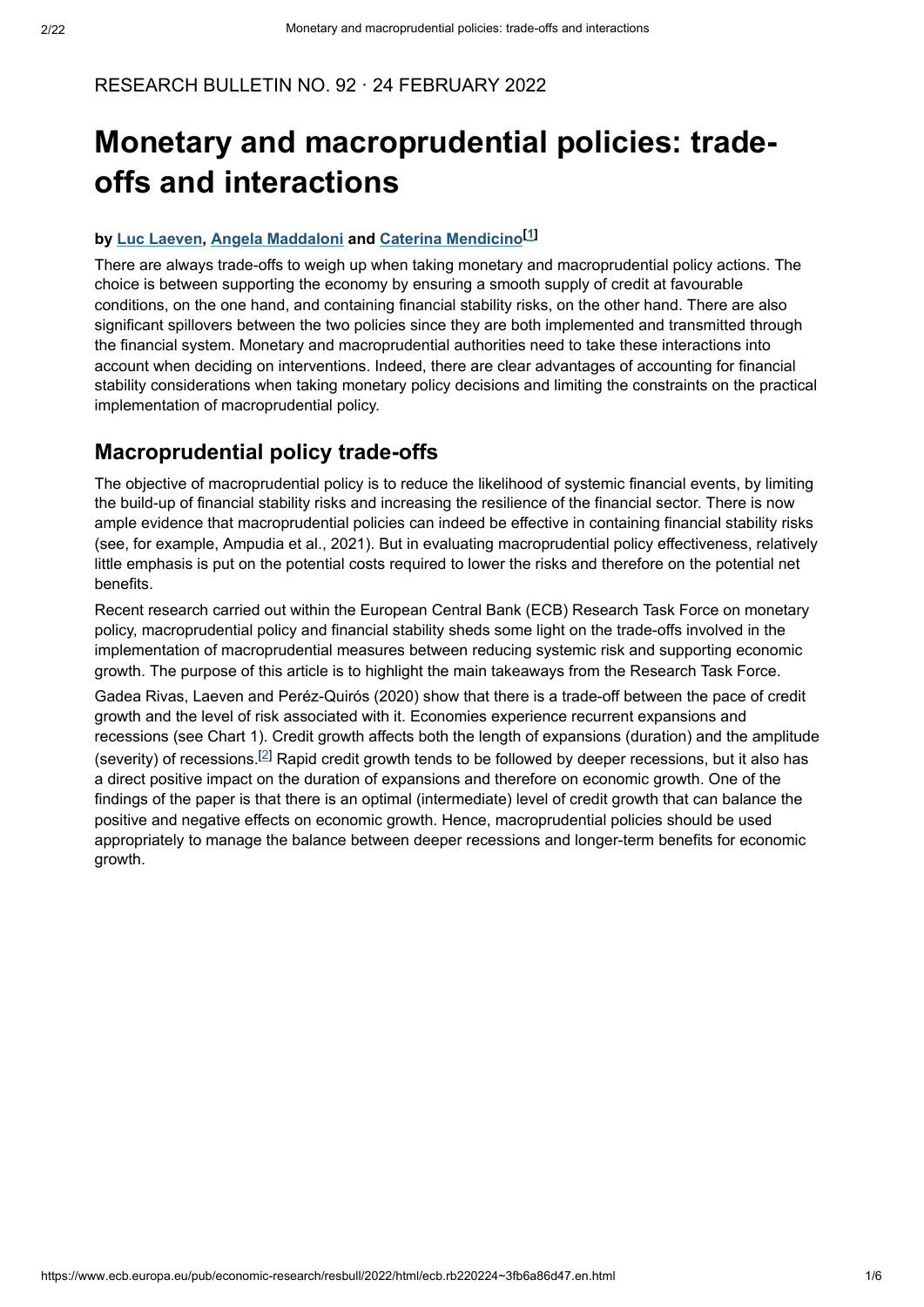### **Chart 1**

Macroprudential policy and the business cycle



Source: Gadea Rivas, Laeven, and Peréz-Quirós (2020).

Note: The figure illustrates the typical evolution of the economy over two expansions and two recessions.

In a similar vein, Chavleishvili et al. (2021) develop a macro-financial stress test framework which can be used to assess when the net effect of macroprudential interventions is beneficial. It takes into account interactions and non-linear effects between financial vulnerabilities, financial stress and GDP growth.

The evidence obtained strongly supports the need to correctly calibrate macroprudential instruments to ensure a sensible balance between the short-term costs of macroprudential policies and their long-term benefits.

# **Monetary policy trade-offs**

Monetary policy measures also involve important trade-offs between supporting the intermediation capacity of banks, therefore ensuring a smooth transmission of monetary policy, on the one hand, and possibly increasing their vulnerabilities, on the other hand. The monetary policy stance affects banks' risktaking, with accommodative monetary policy generally inducing more risk-taking in financial markets (see Albertazzi et al., 2020, for a review of the evidence for the euro area). Recent evidence on this relationship suggests that unconventional monetary policy instruments, like asset purchases and negative interest rates, can have non-negligible side effects on financial stability.

Low interest rates generally encourage bank risk-taking, with negative rates having an even stronger effect, which is more pronounced for banks that rely more heavily on deposit funding (see, for example, Ampudia and Van den Heuvel, 2018; Bubeck, Maddaloni and Peydró, 2020; Heider, Saidi and Schepens, 2019; and Heider and Leonello, 2021). Recent empirical evidence in Mendicino et al. (2022) shows that the pass-through of central bank policy rate cuts to interest rates on corporate loans is weaker for banks with an initial low level of deposit rates. This is consistent with the evidence in Bittner et al. (2022) of a weaker pass-through to banks' funding costs and stronger risk-taking incentives when interest rates on bank deposits are at low levels.

In recent years central banks have provided large amounts of liquidity to the banking sector. Central bank liquidity with longer maturities had a beneficial effect on bank lending, because it reduced the funding uncertainty faced by banks (see, for example, Jasova, Mendicino and Supera, 2021). At the same time, however, Jasova et al. (2022) show that a significant share of the collateral that banks used to obtain central bank liquidity was securities issued by other banks. This increased bank interconnectedness and systemic risk in the banking sector.<sup>[3]</sup>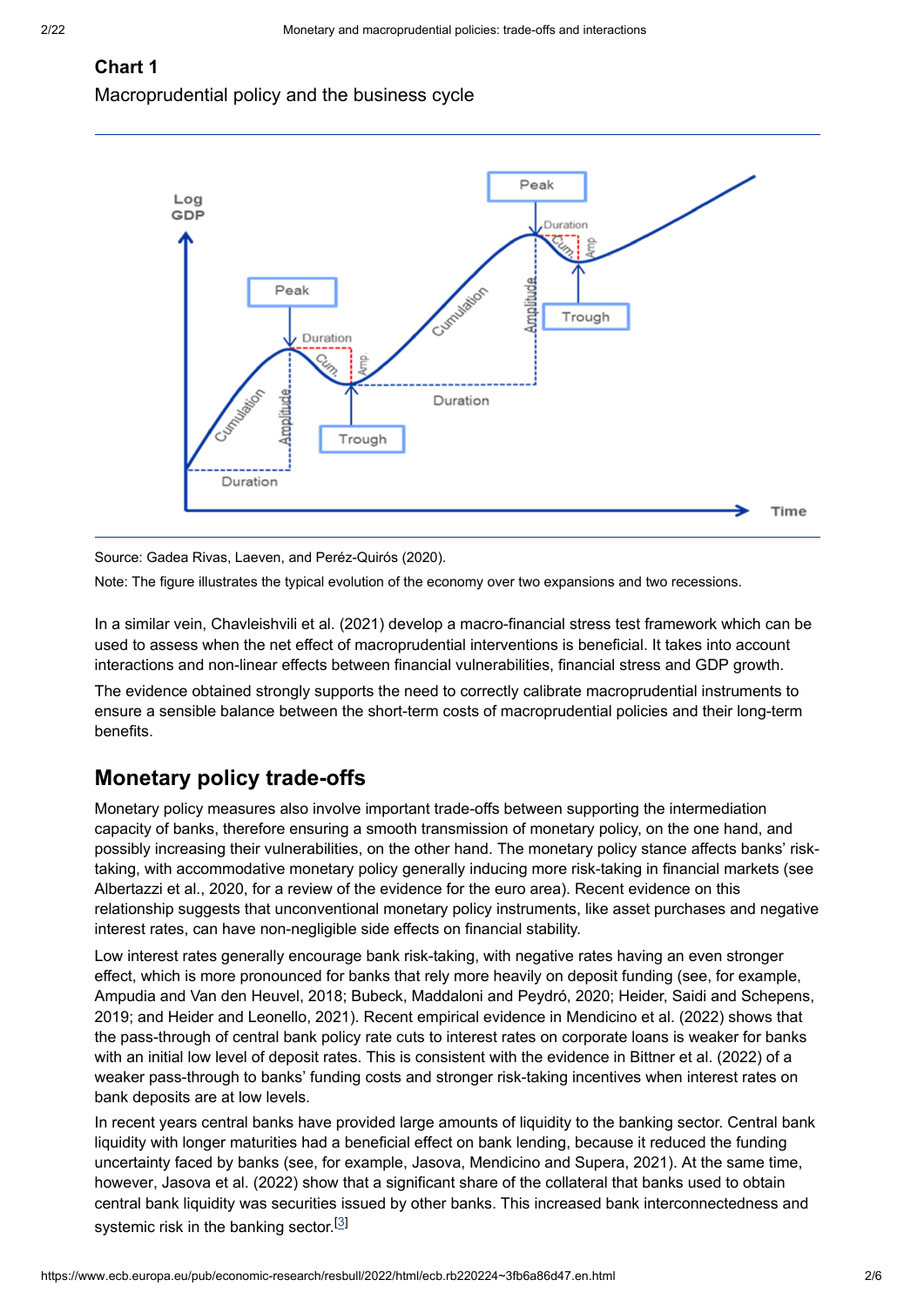Central bank asset purchases can also have important consequences for bank vulnerability. Karadi and Nakov (2021) argue that asset purchases are effective in stabilising bank lending and economic output in response to financial shocks. At the same time, however, they tend to reduce bank profitability and thereby lengthen the time needed for banks to recapitalise (see Chart 2). Therefore, the exit from asset purchase programmes should ideally be gradual.

#### **Chart 2**

Central bank asset purchases in response to a financial shock



Source: Karadi and Nakov (2021).

Note: The chart displays the response to a financial shock with no asset purchase policy (black line) and with an optimal asset purchase policy (red line). Bank equity is measured at market value.

# **The interaction between monetary policy and macroprudential policy**

Generally, the instruments of monetary policy and macroprudential policy both operate through the financial system. Therefore, there are potentially large interactions between the two policies (see Martin, Mendicino and Van der Ghote, 2021, for a review of the literature). For instance, Van der Ghote (2021) argues that (conventional) monetary policy interventions and macroprudential policy interventions can both help to safeguard financial stability. However, macroprudential policy is more targeted and therefore should be the first line of defence against the build-up of systemic financial vulnerabilities.

Monetary policy has an impact on the effectiveness of macroprudential policy. Mendicino et al. (2020) argue that, while higher capital requirements improve the stability of the banking sector and are therefore beneficial for the economy in the long run, they can constrain credit provision and limit economic expansion in the short run. In this situation, the degree of monetary policy accommodation is key to smooth the negative effects of tighter macroprudential policy (see Chart 3). When the monetary policy stance is accommodative, capital requirements can be tightened more with limited short-run costs for the economy. On the other hand, if accommodation is somehow constrained, for example because of an effective lower bound on the level of interest rates (i.e. a point at which it is not feasible to cut rates further), the short-run costs of tighter macroprudential policies may be large. $^{\lbrack4]}$ 

Cozzi et al. (2020) explore the interaction of bank capital requirements with monetary policy using a variety of macro-financial models developed at the ECB for policy analysis.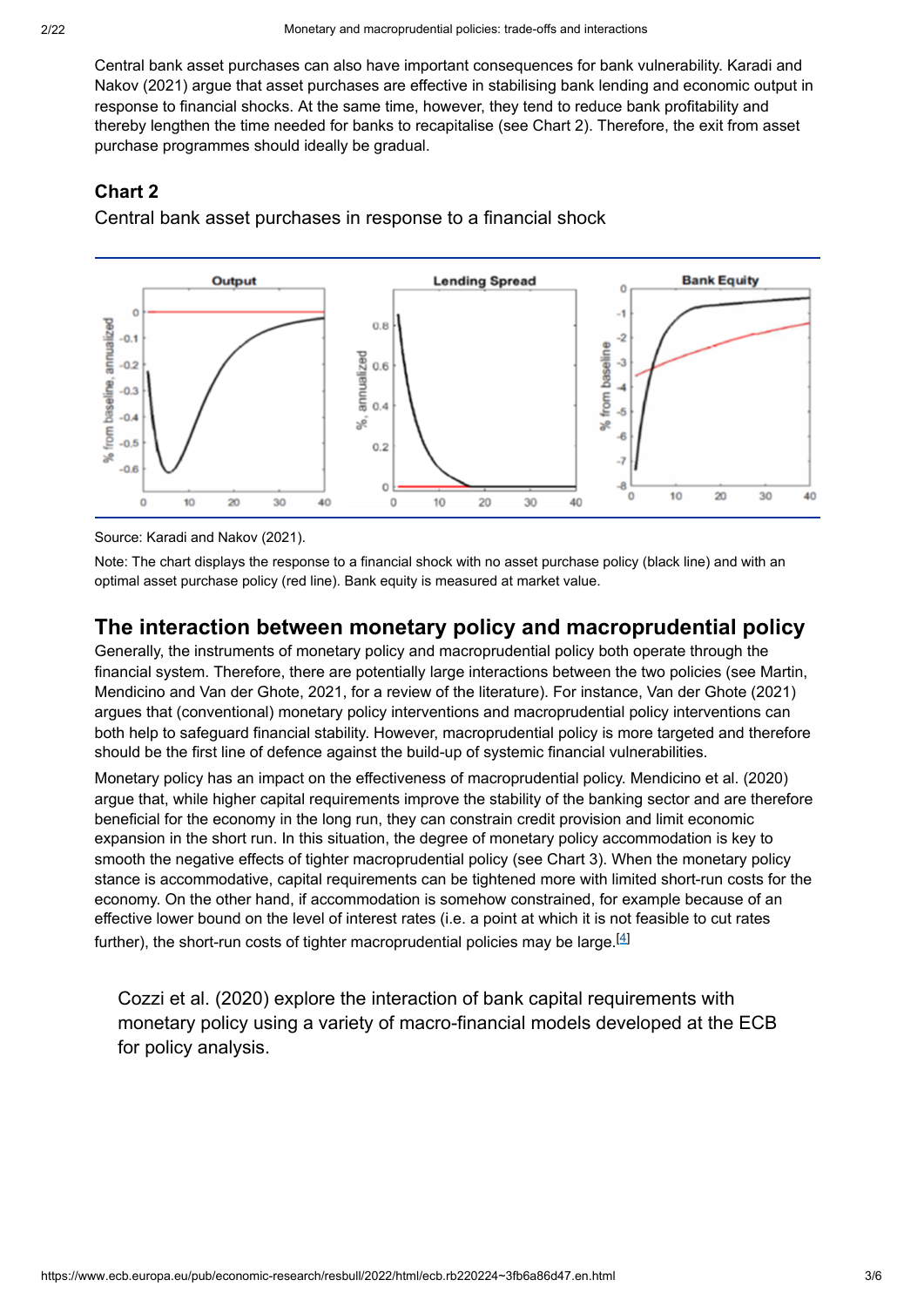# **Chart 3**

The interaction of monetary policy and macroprudential policy



Source: Mendicino et al. (2020).

Notes: The graph displays the effects of a 1 percentage point increase in banks' capital buffers over time. Accommodative monetary policy is shown by the black solid line, a constrained monetary policy is shown by the red dashed line.

Macroprudential policy can also have an impact on the transmission of monetary policy. In low interest rate environments, by containing systemic risk in financial markets, macroprudential policy also boosts the natural interest rate – the interest rate that supports the economy at full employment while keeping inflation constant – and hence helps mitigate the intensity of "liquidity traps" which arise when cash holdings are preferred to debt holdings (see Van der Ghote, 2020). In addition, bank leverage and risk exposure have an impact on the sensitivity of banks to monetary policy shocks. When their leverage is higher and their assets are riskier, banks' net worth is more sensitive to monetary policy shocks. Conversely, higher capital requirements and a more resilient banking system dampen the transmission of monetary policy (see, for example, Cozzi et al., 2020).

The interaction of monetary policy and macroprudential policy also affects bank lending, resulting in strong complementarity between the two policies (see Altavilla, Laeven and Peydró, 2020). The effects of monetary policy easing on bank lending and risk-taking are greater when macroprudential policy is accommodative and are particularly strong for less capitalised banks.

Overall, monetary and macroprudential policies cannot be considered in isolation, as their transmission channels give rise to significant spillovers. The degree of monetary policy accommodation has an effect on the short-term impact of macroprudential policy and therefore on the macroprudential policy space. At the same time, there is evidence of complementarity of policies in response to a monetary policy easing.

Macroprudential policy should be the first line of defence against the build-up of systemic financial vulnerabilities (see, for example, Van der Ghote, 2021). In practice, however, the activation of macroprudential measures – notably (possibly) unpopular borrower-based measures – may encounter obstacles and implementation lags. These measures are also geographically restricted – implemented at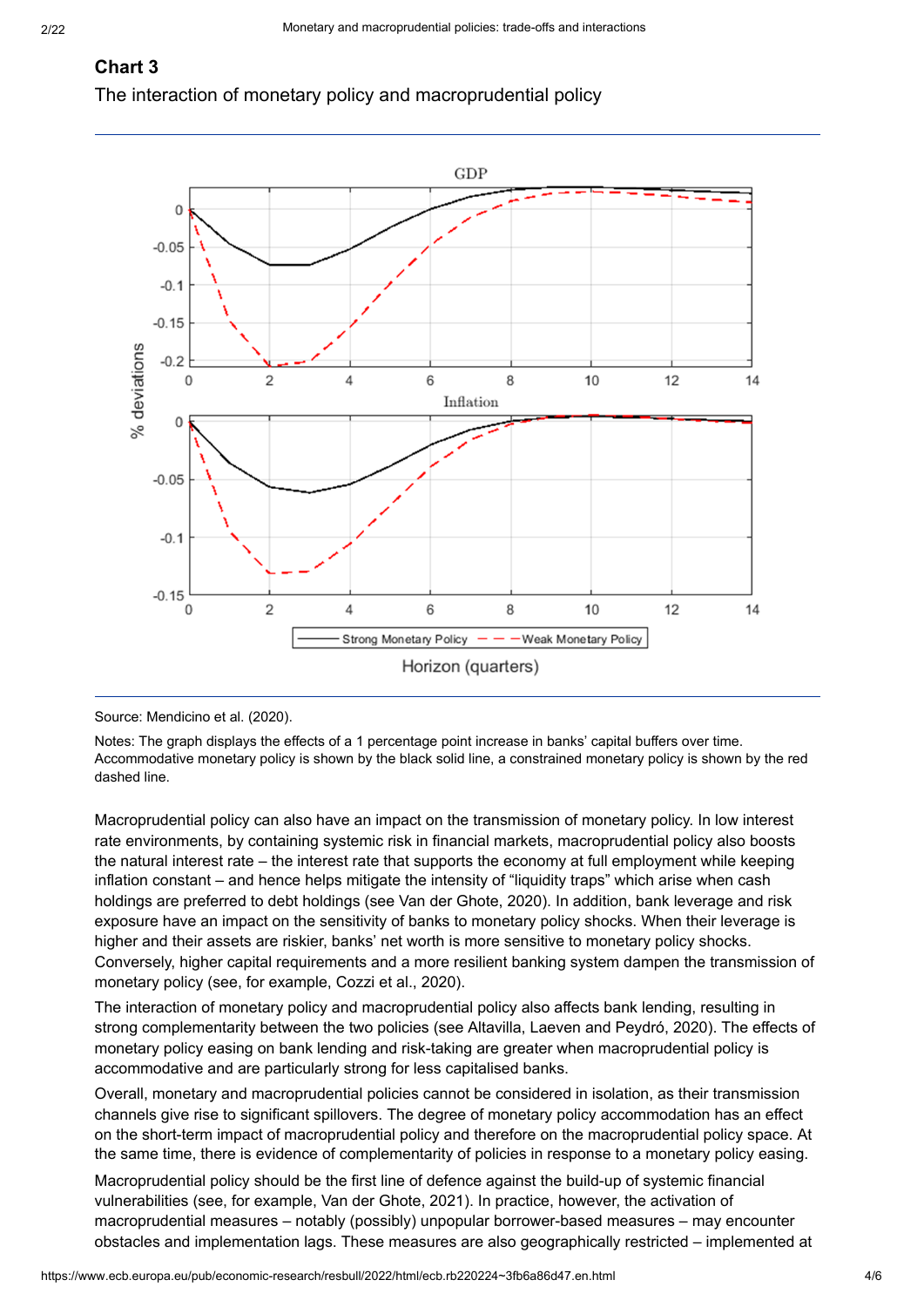the national level – and target a subsample of financial intermediaries. This highlights the importance of reducing limits on the practical implementation of macroprudential policy.

# **Conclusion**

Recent research developed within the ECB Research Task Force on monetary policy, macroprudential policy and financial stability shows that monetary and macroprudential authorities must take account of important trade-offs and interactions when deciding on policy actions. Substantial progress has been made on developing practical frameworks of analysis to assess the costs and benefits of macroprudential and monetary policy interventions. At the same time, measuring excessiveness in risk-taking remains challenging. New state-of-the-art empirical and conceptual frameworks need to be developed to assess in a timely manner whether risk-taking is becoming excessive and leading to the build-up of systemic risk.

Another aspect for future consideration is the redistribution channels of the two policies. It would be useful to assess the different impact of these policies on borrowers and savers to provide further insights into the costs and benefits of interventions that target specific sectors or groups of economic agents. This would require new frameworks of analysis to be used to identify the most important differences in the transmission of policies across economic agents, as well as the implications of such redistribution channels.

# **References**

Albertazzi, U., Barbiero, F., Marqués-Ibáñez, D., Popov, A., d'Acri, C. R. and Vlassopoulos, T. (2020), "[Monetary policy and bank stability: the analytical toolbox reviewed](https://www.ecb.europa.eu/pub/pdf/scpwps/ecb.wp2377~b930c6de4c.en.pdf?307887cc76936941a9bf081baf2ec9c8)", Working Paper Series, No 2377, ECB.

Altavilla, C., Laeven, L. and Peydró, J.-L. (2020), "<u>Monetary and macroprudential policy</u> [complementarities: evidence from European credit registers](https://www.ecb.europa.eu/pub/pdf/scpwps/ecb.wp2504~2ea8ce96ed.en.pdf?8819469bb5776b1a70514ba3c1ac62aa)", Working Paper Series, No 2504, ECB.

Ampudia, M. and Van der Heuvel, S. (2018), "<u>[Monetary policy and bank equity values in a time of low](https://www.ecb.europa.eu/pub/pdf/scpwps/ecb.wp2199.en.pdf?c5c651eb06e94cc4d080700b6ff3a11f)</u> interest rates", Working Paper Series, No 2199, ECB.

Ampudia, M., Duca, M. L., Farkas, M., Peréz-Quirós, G., Pirovano, M., Rünstler, G. and Tereanu, E. (2021), "[On the effectiveness of macroprudential policy](https://www.ecb.europa.eu/pub/pdf/scpwps/ecb.wp2559~15125406fd.en.pdf?4bf9f2baccb8cc4659b796a8e491185c)", Working Paper Series, No 2559, ECB.

Bittner, C., Bonfim, D., Heider, F., Saidi, F., Schepens, G. and Soares, C. (2022), "The augmented bank balance-sheet channel of monetary policy", ECB, mimeo.

Bubeck, J., Maddaloni, A. and Peydró, J.-L. (2020), "Negative monetary policy rates and systemic banks' risk-taking: evidence from the euro area securities register", *Journal of Money, Credit and Banking*, Vol. 52(S1), pp. 197-231.

[Chavleishvili, S., Engle, R. F., Fahr, S., Kremer, M., Manganelli, S. and Schwaab, B. \(2021\), "](https://www.ecb.europa.eu/pub/pdf/scpwps/ecb.wp2565~e7b85e3982.en.pdf?d4536ab3ebf1002c285aa2fe55916ddb)The risk management approach to macro-prudential policy", Working Paper Series, No 2565, ECB.

[Corradin, S., Eisenschmidt, J., Hoerova, M., Linzert, T., Schepens, G. and Sigaux, J.-D. \(2020\), "](https://www.ecb.europa.eu/pub/pdf/scpwps/ecb.wp2483~24d0fb56ec.en.pdf?beeb716e935ac8d0a64eba937a5842cb)Money markets, central bank balance sheet and regulation", Working Paper Series, No 2483, ECB.

Cozzi, G., Darracq Pariès, M., Karadi, P., Körner, J., Kok, C., Mazelis, F., Nikolov, K., Rancoita, E., Van der Ghote, A. and Weber, J. (2020), "[Macroprudential policy measures: macroeconomic impact and](https://www.ecb.europa.eu/pub/pdf/scpwps/ecb.wp2376~7e9a0cae47.en.pdf?bb896df0682d59b3ac7be130d3841ad0) interaction with monetary policy", Working Paper Series, No 2376, ECB.

Gadea Rivas, D. M., Laeven, L. and Peréz-Quirós, G. (2020), "<u>[Growth-and-risk trade-off](https://www.ecb.europa.eu/pub/pdf/scpwps/ecb.wp2397~1119106919.en.pdf?5e0a6e80fecbb4bb9300768cbfbe5513)</u>", *Working Paper Series*, No 2397, ECB.

Heider, F. and Leonello, A. (2021), "<u>[Monetary policy in a low-rate environment: Reversal rate and risk](https://www.ecb.europa.eu/pub/pdf/scpwps/ecb.wp2593~c97d059554.en.pdf?e913a317e7f48d5afcda925925e4f27d)</u> taking", *Working Paper Series*, No 2593, ECB.

Heider, F., Saidi, F. and Schepens, G. (2019), "Life below zero: bank lending under negative policy rates", *The Review of Financial Studies*, Vol. 32(10), pp. 3728-3761.

Jasova, M., Mendicino, C. and Supera, D. (2021), "Policy uncertainty, lender of last resort and the real economy", *Journal of Monetary Economics*, Vol. 118, pp. 381-398.

Jasova, M., Laeven, L, Mendicino, C., Peydró, J.-L. and Supera, D. (2022), "Systemic risk and monetary policy: the haircut gap channel of the lender of last resort", *Working Paper Series*, ECB, forthcoming.

Karadi, P. and Nakov, A. (2021), "Effectiveness and addictiveness of quantitative easing", *Journal of Monetary Economics*, Vol. 117, pp. 1096-1117.